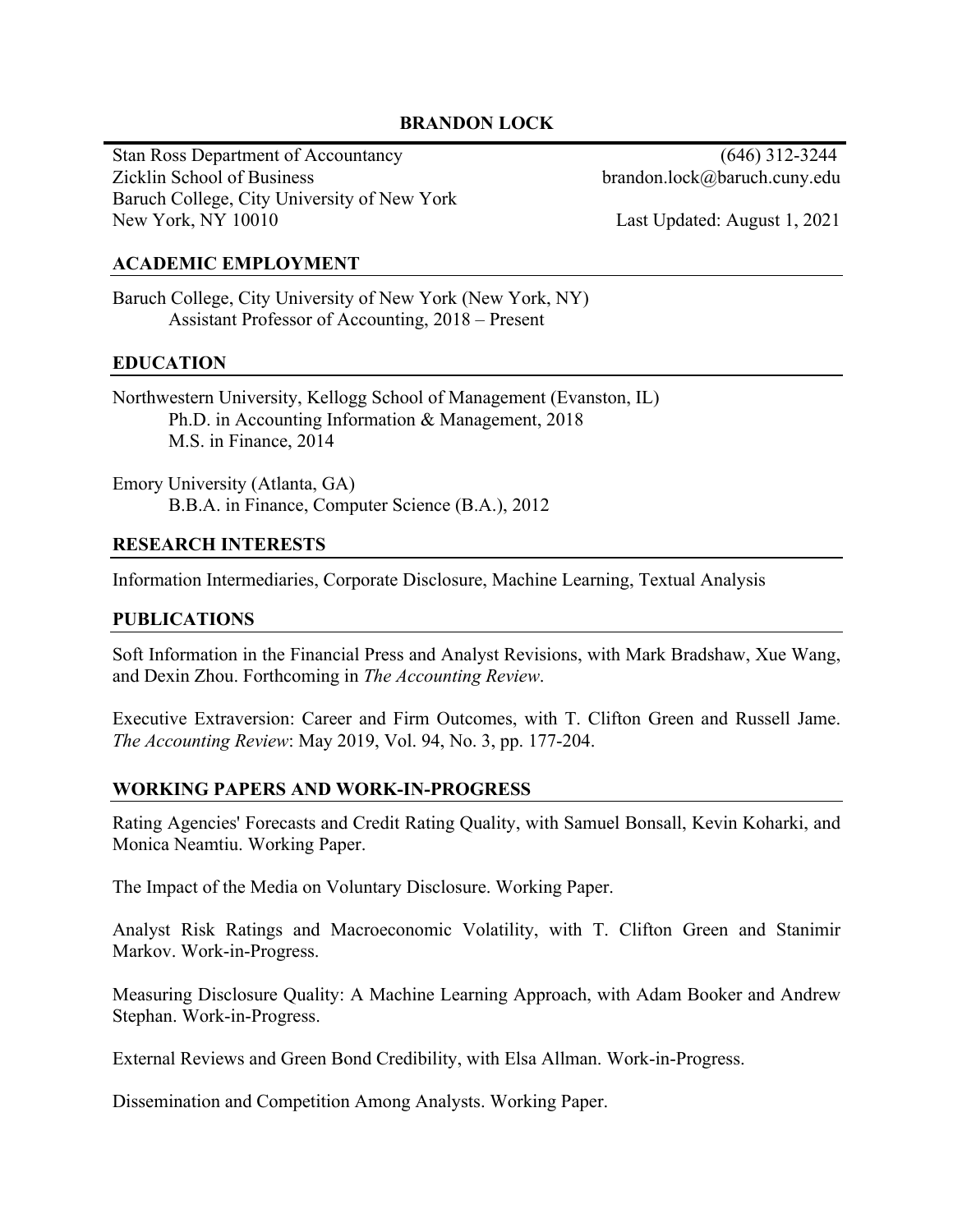## **TEACHING EXPERIENCE**

Data Analytics in Accounting, Masters Course

Instructor, Baruch College, (Spring 2019, Spring 2020, Summer 2020, Spring 2022). Awarded Curriculum Innovation Award (2020, 2019), financed by the EY Excellence Fund, in recognition of development of new course and casework on data analytics and emerging technologies.

Accounting Information Systems, Undergraduate Course Instructor, Baruch College (Spring 2020, Summer 2020)

Zicklin School of Business Mini-Class: "The Future of Accounting: What Machine Learning Is and How It Is Transforming the Industry" Instructor, Baruch College, Summer 2021

Empirical Accounting Research Doctoral Seminar: "Machine Learning in Accounting Research" Guest Lecturer, Baruch College, Spring 2021

Empirical Accounting Research Doctoral Seminar: "New Technologies in Accounting Research" Guest Lecturer, Baruch College, Fall 2018

- Financial Accounting, Masters Course Teaching Assistant, Northwestern University, Summer 2016
- Equity Market Anomalies, Doctoral Course Teaching Assistant, Northwestern University, Fall 2015
- Empirical Capital Markets Research in Accounting, Doctoral Course Teaching Assistant, Northwestern University, Fall 2014

Mergers & Acquisitions, Masters Course Teaching Assistant, Northwestern University, Fall 2014, Fall 2015

## **FELLOWSHIPS AND AWARDS**

PSC-CUNY Research Grant, 2021 Best Reviewer Award, Hawaii Accounting Research Conference, 2021 Curriculum Innovation Award, Baruch College (EY Excellence Fund), 2020 Curriculum Innovation Award, Baruch College (EY Excellence Fund), 2019 PSC-CUNY Research Grant, 2019 Thomas Z. Lys Fellowship, Kellogg School of Management, 2017-2018 Kellogg Teaching/Research Assistant Doctoral Scholarship, 2012-2017 Goodrich C. White Dean's Achievement Scholarship, Emory University, 2009-2012 Placed 132nd of 1515 international teams in IEEEXtreme 5.0 Programming Competition (2011) Placed 1<sup>st</sup> in PricewaterhouseCoopers xTREME Accounting Competition (2009)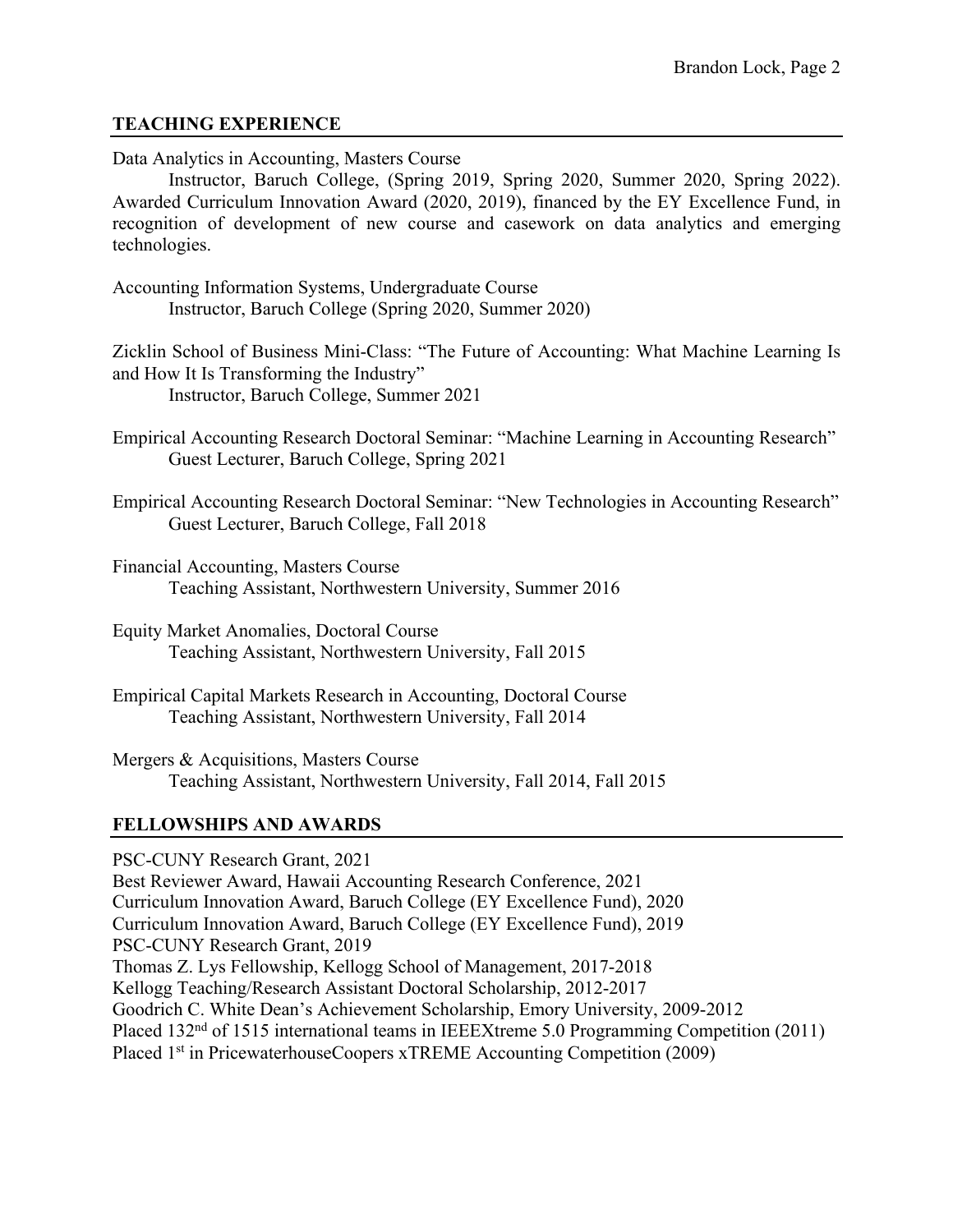## **PRESENTATIONS AND CONFERENCE PARTICIPATION**

Penn State University Accounting Research Colloquium (Presenter), 2021 Baruch College Accountancy Brown Bag Research Series (Presenter), 2021 Hawaii Accounting Research Conference (Discussant), 2021 Financial Management Association Annual Meeting (Discussant), 2020 American Accounting Association Annual Meeting (Presenter), 2020 American Accounting Association Annual Meeting (Discussant), 2020 Accounting Horizons Conference on Data Analytics in Accounting (Discussant), 2019 American Accounting Association Annual Meeting (Discussant), 2019 New Faculty Consortium, 2019 American Finance Association Annual Meeting, 2017 American Accounting Association Midwest Region Meeting, 2016 Princeton Quant Trading Conference, 2015 American Accounting Association Annual Meeting, 2015 Computational Social Science Summit, 2015 Kellogg Accounting Research Conference, 2014 Nick Dopuch Annual Accounting Research Conference, 2014 VSCSE Data Intensive Summer School, 2014

# **ACADEMIC SERVICE**

Scientific Committee Member, Accounting Horizons Conference on Data Analytics in Accounting, 2019

Book Reviewer:

Data Analytics for Accounting 1<sup>st</sup> edition (Vernon Richardson, Katie Terrell, and Ryan Teeter), 2019

Journal Reviewer:

The Accounting Review Contemporary Accounting Research Journal of Accounting, Auditing, and Finance Accounting Horizons

Conference Reviewer:

Hawaii Accounting Research Conference, 2021 Emerging Technologies in Accounting and Financial Economics, 2020 FARS Midyear Meeting 2019, 2018 American Accounting Association, Annual Meeting, 2019

University Service

Accounting Department Workshop Coordinator 2021-2022 Committee Member, Zicklin Graduate Committee on Academic Standing, 2020 – Present Member, Ph.D. Dissertation Committee for Elsa Allman (2021)